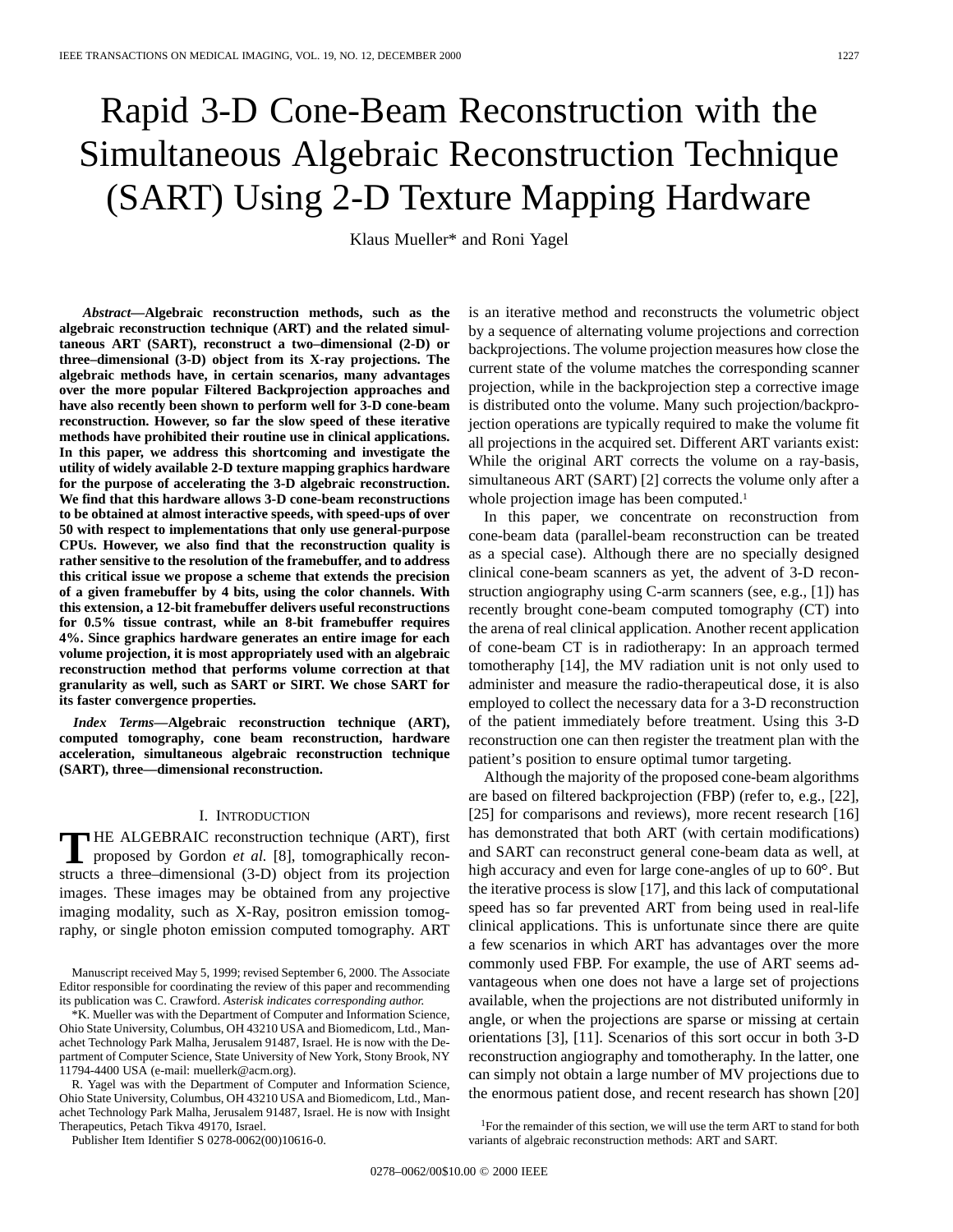with a safe dose of radio-opaque dye may be limited here as

well. Thus, cone-beam ART has a number of clinical applications for which it appears useful, if only its computational speed could be improved. It was already shown in [16] that two to three iterations with 80 projections are sufficient to reconstruct a low-contrast 3-D object. However, still more than 1.5 hrs are needed on a modern workstation to reconstruct a  $128<sup>3</sup>$  volume from 80 projections. As a remedy, one could build dedicated ART computer boards and incorporate those into the clinical scanners, along with the usual custom digital signal processing (DSP) chips which already run the FBP algorithm extremely fast. However, designing and configuring special chips or boards to implement our ART and SART algorithms would be a rather expensive and tedious task, and it would produce narrow devices with little room for modifications and adaptations of the algorithms, hampering the evolution of technology. Fortunately, today's widely available graphics workstations provide us with another option, as the graphics hardware resident in these workstations is especially designed for fast projection operations, the main ingredients of the algebraic algorithms. A plus of this hardware choice is the growing availability of these machines in hospitals, where they are more and more utilized in the daily task of medical visualization, diagnosis, and surgical planning. The feature of these graphics workstations that we will rely on most is *texture mapping*, a technique that is commonly used to enhance the realism of polygonal graphics objects by painting pictures onto them prior to display. Texture mapping is not always, but often, implemented in hardware, and runs at fill rates of over 100 Megapixels/s. However, hardware texture mapping is not limited to graphics workstations only, many manufacturers offer graphics boards with texture-mapping capabilities that can be added to any modern PC.

In this paper, we will thoroughly investigate the utility and applicability of texture mapping hardware for the purpose of 3-D reconstruction with algebraic methods. Earlier, this hardware was also used by Cabral *et al.* to accelerate the FBP algorithm [5]. Our programs were written using the widely accepted OpenGL application programming interface (API) [21] and can easily be reproduced to run on any medium-range graphics workstation or PC with graphics board. Since graphics hardware generates an entire image for each volume projection, it is most appropriately used with an algebraic reconstruction method that performs volume correction at that granularity as well, such as SART.2 This constraint does not impose a restriction in terms of the reconstruction result, since it was demonstrated in [16] that both cone-beam ART and SART deliver reconstructions of similar quality at similar convergence rates. We, hence, refer to our proposed approach as texture-mapping hardware accelerated *SART* (or *TMA-SART*).

The outline of the paper is as follows: After a brief introduction to SART in Section II, we describe the general approach of TMA-SART in Section III. Then, in Section IV, we extend the functionality of TMA-SART to improve accuracy and also speed. Finally, Section V presents results, and Section VI discusses the prospects, impact, and future of TMA-SART in light of current graphics hardware trends.

# II. PRELIMINARIES

In tomographic reconstruction with algebraic methods it is our goal to solve the following simultaneous equation system3 :

$$
P_i = \sum_{j=1}^{N} w_{ij} v_j \tag{1}
$$

We would like to recover the values  $v_i$  of the  $N = n^3$ voxels j in the volume, using the values  $p_i$  of the pixels i in the scanner images  $P_{\varphi}$ , where  $\varphi$  is the source/detector orientation at which the projection was taken by the scanner, assuming a planar source/detector orbit (without loss of generality). In (1), a  $w_{ij}$  is the weight with which a voxel j contributes its value to a pixel  $i$ . SART solves this equation by an iterative procedure, in which the correction/update for a voxel  $j$ , to be performed for each volume correction step  $k$ , is written as follows:

$$
v_j^{(k)} = v_j^{(k-1)} + \lambda \frac{\sum_{p_i \in P_{\varphi}} \left( \frac{p_i - \sum_{l=1}^N w_{il} v_l^{(k-1)}}{\sum_{l=1}^N w_{il}} \right) w_{ij}}{\sum_{p_i \in P_{\varphi}} w_{ij}}.
$$
 (2)

In (2),  $\lambda$  is a relaxation factor, typically chosen  $\ll 1.0$ . The collective voxel update procedure of SART can be broken down into several steps, illustrated in Fig. 1.

A line integral can be computed by sampling the volume at equidistant locations using some interpolation kernel (trilinear, Gaussian, or cubic spline) and forming the integral via the trapezoidal rule [2], [10]. Alternatively, one can take an approach in which one thinks of the volume as being decomposed into a field of (overlapping) 3-D interpolation kernels, with one such kernel placed at each voxel location (the grid line intersections) and attenuated by the voxel's value  $v_j$ . The weight  $w_{ij}$  that a voxel has on a ray  $r_i$  is then the line integral of the traversed voxel kernel function [12]. Using this representation, volume projection and backprojection can be performed by a procedure termed *splatting* [26], in which the kernel integrals are preintegrated into tables (so-called *footprints*) and mapped to the image plane where they accumulate into the projection image or retrieve the voxel corrections (more detail is given in [17]). The less discretized integration of the splatting methods yields more accurate weight factors and, as a consequence, more accurate projections/backprojections.

<sup>&</sup>lt;sup>2</sup>We could have chosen SIRT [7] as well, but its convergence rate is much slower than that of SART.

<sup>&</sup>lt;sup>3</sup>We will use the following terminology: the basic elements of the reconstructed volume are the voxels  $\nu$  while the bins in the projection images are referred to as pixels p.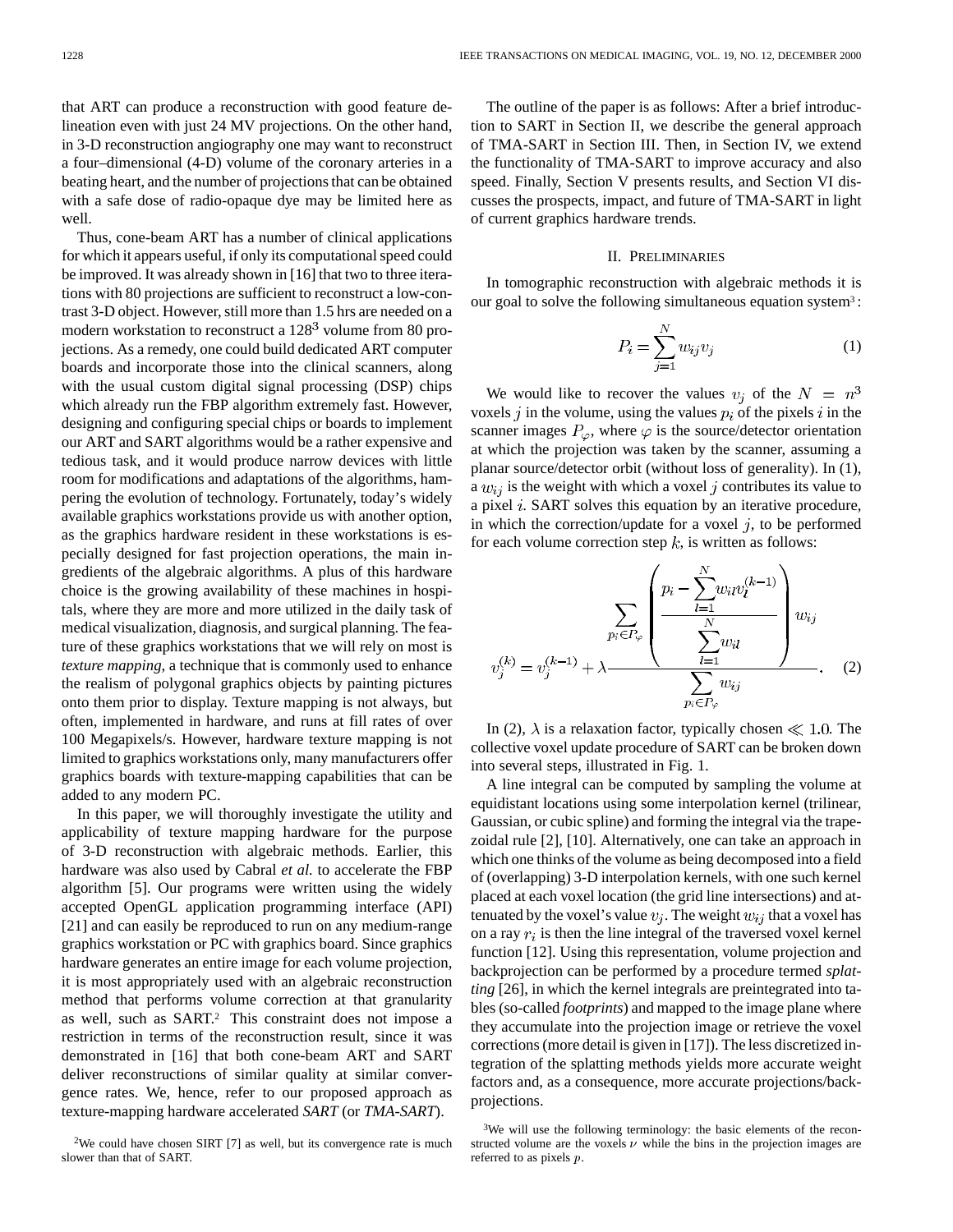

# Initialize volume

Until convergence

Select a projection  $P_{\varphi}$ 

# Image projection:

Compute line integrals for all rays  $r_i$  starting at pixels  $p_i$  of  $P_{\varphi}$ 

the 
$$
\sum_{l=1}^{N} w_{il} v_l^{(k-1)}
$$
 in (1) are the line integrals, the  $\sum_{l=1}^{N} w_{il}$  are closely related to the ray lengths)

#### Correction image computation:

(expression in parentheses in the nominator of  $(1)$ )

#### For all  $p_i$

Subtract the calculated line integrals from the  $p_i$ 's in the acquired images Normalize by ray length

#### Image backprojection:

Distribute normalized corrections, weighted by  $w_{ij}$ , onto voxels  $\sum_{p_i\in P_\varphi} w_{ij}$ Normalize accumulated corrections by the sum of weights Scale by  $\lambda$ 

Fig. 1. The steps of the SART algorithm.

Although it is possible to simulate the splatting approach in hardware, using polygon-mounted, voxel-weighted texture maps for each voxel's kernel footprint, this approach tends to be rather slow, since the granularity of this approach (on the order of voxels) is too small to be efficient [18]. We now describe an approach with higher granularity (on the order of volume slices) that offers more promise.

# III. TMA-SART COMPONENTS

In TMA-SART, some of the blocks in Fig. 1 can be accelerated by the graphics hardware, while others have to be performed on the CPU. We will now describe the basic TMA-SART algorithm in terms of the decomposition of Fig. 1.

#### *A. Projection*

TMA-SART decomposes the volume into  $n$  slices and treats each slice separately. In volume projection [shown in Fig. 2(a)], each slice is associated with a square polygon that has the volumetric slice content texture-mapped onto it. Rotating this texture-mapped polygon by the scanner orientation angle  $\varphi$  and perspectively projecting it with cone angle  $\gamma$  maps the voxels in this volume slice, properly weighted, onto the image pixels.4 Fig. 2(b) illustrates the projection algorithm, in which the slice-to-screen mapping is performed by the graphics hardware, but the accumulation of projections is done in software, due to the limited bit resolution of the framebuffer. After all  $n$  texture-mapped polygons have been accumulated in the software buffer, it contains the volume projection at projection angle  $\varphi$ .

Note that the hardware uses a bilinear interpolation kernel to resample the texture image into screen coordinates. Thus, the ray integrals so computed are equivalent to the ray integrals obtained in a software solution that uses a trilinear interpolation filter in conjunction with raycasting and samples the rays only within each volume slice. In this respect, the integration follows the trapezoidal rule and is similar to that obtained by Joseph's

4For reconstruction from parallel-beam data one just sets the viewing geometry to parallel projection.



| TMA-SART Projection Algorithm                            |
|----------------------------------------------------------|
| Initialize software accumulation buffer                  |
| For each of the $n$ volume slices                        |
| Rotate associated polygon by orientation angle $\varphi$ |
| Texture map volume slice content onto polygon            |
| Project texture-mapped polygon onto the screen           |
| Read projection image from framebuffer                   |
| Add projection image to software accumulation buffer     |

 $(a)$ 

 $(b)$ 

Fig. 2. Projection with TMA-SART. (a) Projection geometry [two-dimensional (2-D) case shown]. (b) Algorithm pseudocode.



Fig. 3. Impractical backprojection with TMA-SART (2-D case shown): the main viewing axis is not perpendicular to the screen, and the viewing axis does generally not traverse the volume slices at their center.

algorithm [10]. Continuing this analogy with raycasting, note that if we sample only within the volume slices, then the distance between sample points varies depending on the orientation of a ray with respect to the volume slices. A ray that is perpendicular to the volume slices has a sample spacing  $\Delta$ s of 1.0 [ray  $r_1$ ] in Fig. 2(b)], while for a nonslice perpendicular ray  $\Delta s < 1.0$ [ray  $r_2$  in Fig. 2(b)]. Thus we have to normalize the calculated ray integrals in the projection image for this location-dependent sample spacing. To save these calculations during reconstruction, we instead normalize the images obtained from the scanner by the inverse amount in a preprocessing step. Further, since the hardware can only produce values in the range of  $[0.0 \cdots 1.0]$ , the acquired images are also scaled to the range  $[0 \cdots n]$ .

#### *B. Correction Image Computation*

After a projection image has been generated, the correction image is computed in software. (A hardware acceleration is not possible, due to the extended value ranges of the images involved.) First, the calculated projection image is subtracted from the acquired projection image. Then the resulting image is divided by the weight image at that orientation. A weight image holds the sum of weights in the denominator of the nominator in (2) for each pixel. Ideally, this sum of weights is equivalent to the intersection distance of a ray with a solid sphere, which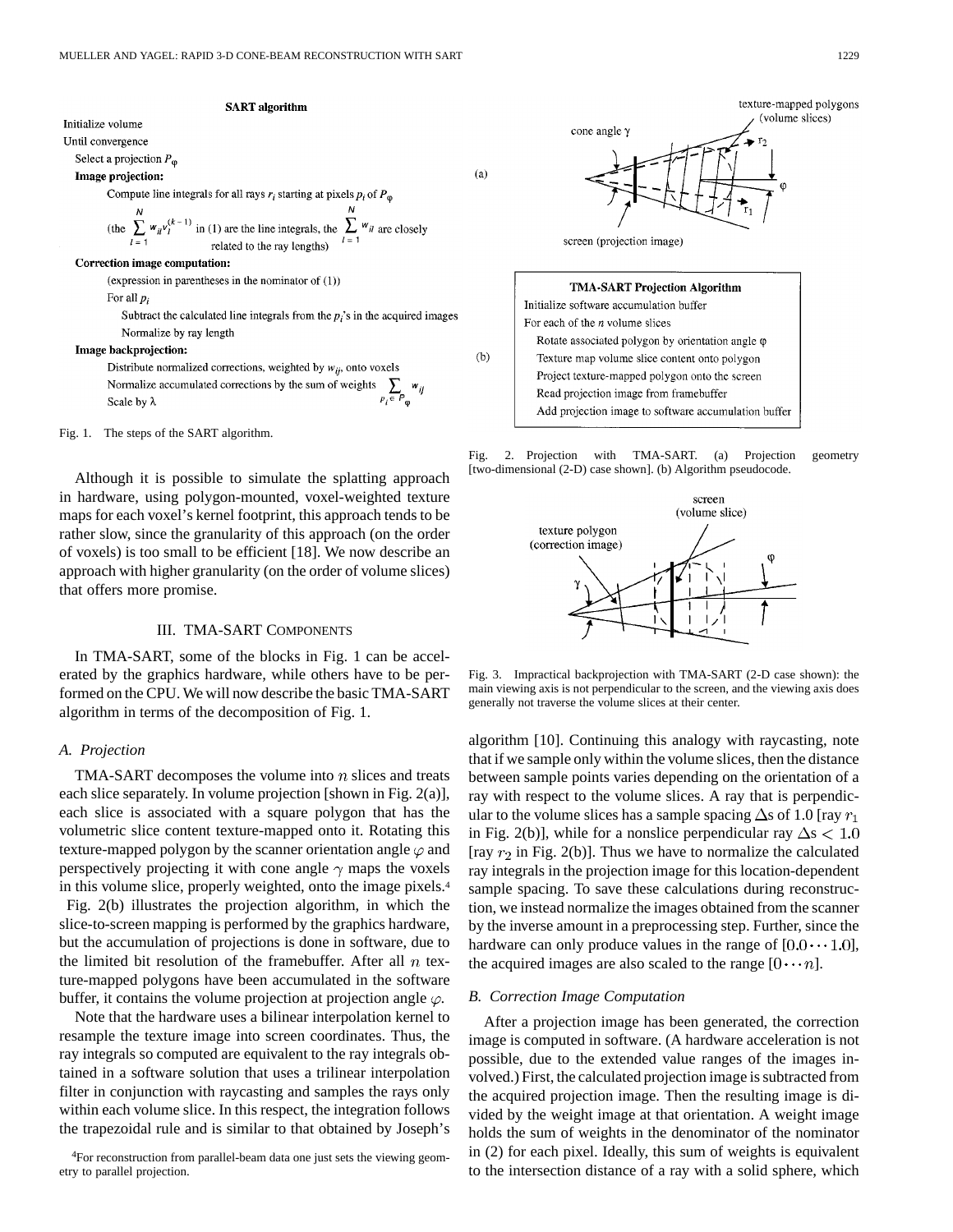could be calculated analytically. However, it is not exactly the same, due to the discretized ray integration and the interpolation round-off errors of the hardware. For this reason, we compute the weight images in the same fashion than the projections, by projecting a volume in which all voxels within the spherical reconstruction region have been set to 1.0 and all others have been set to zero. These weight images can be re-used for all reconstructions that have equivalent image acquisition spacings and cone angles. We simply load them from disk prior to reconstruction.

Finally, since the texture map can only hold values in the range  $[0.0 \cdots 1.0]$ , but the correction image may have values in the range  $[-1.0 \cdots 1.0]$ , we must scale and translate the values in the correction image to the  $[0.0 \cdots 1.0]$  interval. Note that, in this way, the values in the volume slices are always in the range  $[0.0 \cdots 1.0].$ 

## *C. Backprojection*

In backprojection, we need to distribute the correction image onto the volume slices. This is achieved by associating each volume slice, one by one, with the screen, onto which the correction image, mapped to a polygon, is rendered. Basically, this is the reverse situation of Fig. 2, with the screen now being a volume slice and the texture-mapped polygon being the correction image. Fig. 3 shows this configuration. We notice, however, that now the main viewing axis is no longer perpendicular to the screen, and neither does it always traverse the center of the screen (i.e., the volume slices). Although OpenGL does allow the viewing axis to be at an oblique angle, it is difficult, if not impossible, to set up the correct projection in presence of the second condition. Hence, a simple reversal of the forward projection to perform the backprojection is not feasible.

We shall now describe an approach that separates the screen from the volume slices, thus avoiding the problems stemming from the misalignment of the viewing axis with the screen center. Our approach uses the projective textures described by Segal *et al.* [23] and works just like a slide projector. Consider Fig. 4(a) where the method is illustrated: In contrast to the direct approach, the correction image is now first perspectively projected onto a polygon, which has been placed at the location of the volume slice that is to receive the backprojected correction. The image projected onto the polygon is then viewed by the framebuffer in parallel (orthographic) projection. In other words, the correction image is a slide (a projective texture) that is projected with a cone-beam "light" source onto a slide screen (the volume slice polygon), and the projected slide is then photographed by a parallel-beam camera (the framebuffer). The image captured in that way is the volume slice correction, properly weighted by bilinear interpolation. Note, however, that we must first scale and translate the values of the screen image back into the  $[-1.0 \cdots 1.0]$  range before we can add it to the volume slice in memory. The resulting voxel values are then clamped to an interval of  $[0.0 \cdots 1.0]$  and voxels outside the spherical reconstruction region are set to zero.

Let us now explain this slide-projector approach in some more detail, assuming a hardware implementation of OpenGL. In that case, when a polygon is projected onto the screen,



Fig. 4. Volume backprojection with TMA-SART. (a) Projection geometry (2-D case shown). (b) Algorithm pseudocode.



Fig. 5. Texture mapping an image onto a polygon. The texture coordinates  $(s, t)$  assigned to the polygon vertices are given in parentheses.

the coordinates of its vertices are transformed by a sequence of hardware matrix operations, which may include a perspective transform and a perspective divide. (For more detail on these fundamental issues refer to [6] and [21].) A texture is an image indexed by 2–D coordinates in the range  $[0.0 \cdots 1.0, 0.0 \cdots 1.0]$ . When a texture is mapped onto a polygon, the polygon's vertices are associated with texture coordinates  $(s, t)$ , as shown in Fig. 5. The viewing transformation (i.e., the world-to-screen mapping) of the polygon vertices yields a closed region on the screen. In a process called *scan conversion*, all pixels inside this region are assigned (via interpolation) texture coordinates within the range assigned to the bounding vertices. These texture coordinates are used to index the texture image. Note that the transformation can lead to a stretching or shrinking of the texture on the screen.

The texture mapping coordinates need not be 2-D. As a matter of fact, they can be up to 4-D (involving a homogeneous coordinate), just like the vertex coordinates. In addition, OpenGL provides a transformation facility, similar to the one supplied for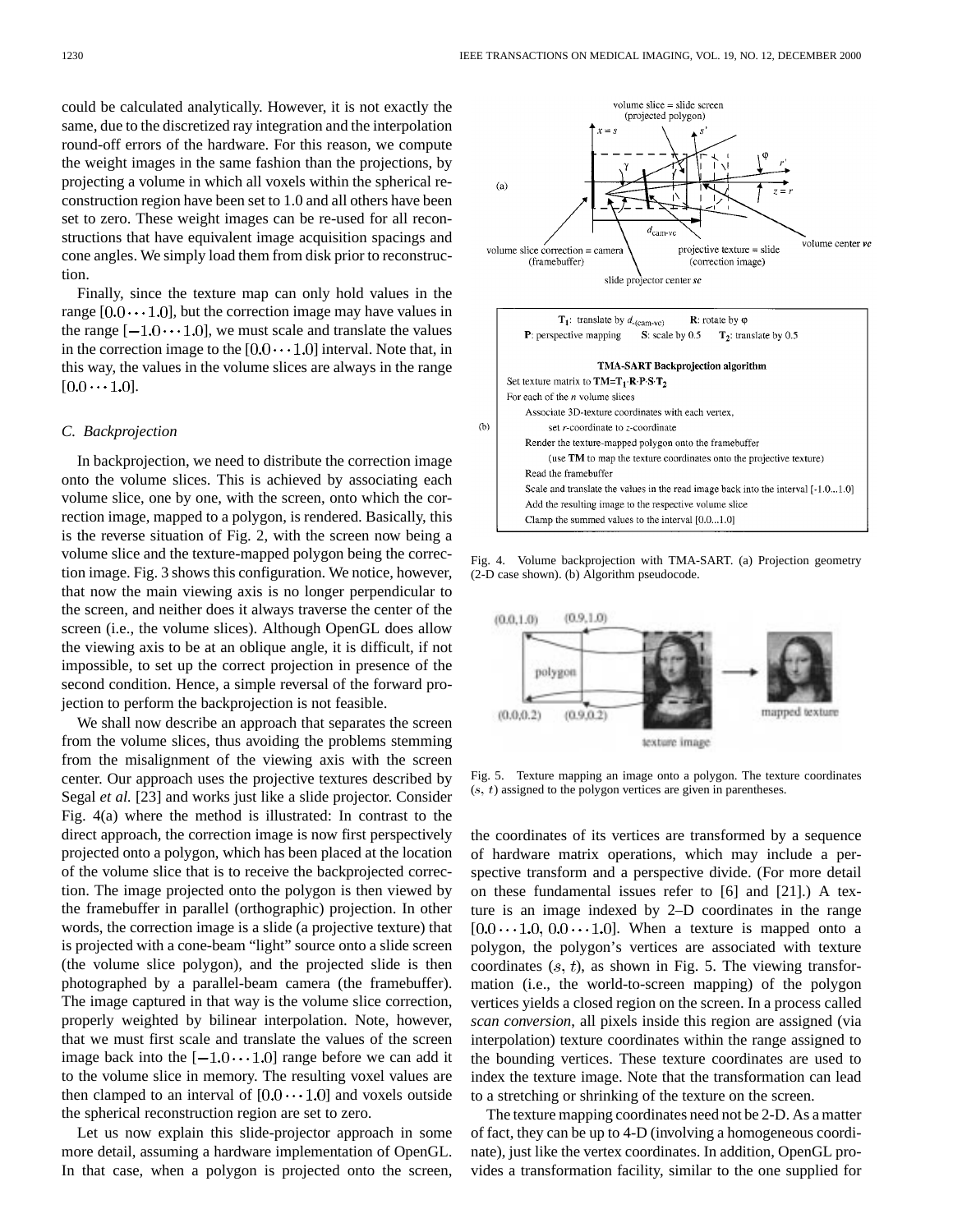vertex transformation, with which the interpolated texture coordinates can be transformed prior to indexing the texture image. We can use this facility to implement our virtual slide projector.

The algorithm proceeds as follows (see again Fig. 4). First, we create an array of  $n$  square texture coordinate polygons with vertex coordinates  $(s, t, r)$  and associate them with the volume slice polygons. We set the four  $(s, t)$  coordinates to  $(n/2, n/2)$ ,  $(-n/2, n/2), (-n/2, -n/2),$  and  $(n/2, -n/2)$ , with *n* being the extent of the cubic volume. The  $r$ -coordinate is varied between  $[d_{\text{cam}-\text{vc}}-n/2, d_{\text{cam}-\text{vc}}+n/2]$  ( $d_{\text{cam}-\text{vc}}$  is the distance of the camera to the *v*olume *c*enter), depending on the location of the volume slice polygon in camera space. Note, that the  $(s, t, r)$  texture coordinate system is aligned with the  $(x, y, z)$ spatial coordinate system of the camera, where it has its origin. When a volume slice polygon is parallel (orthographically) rendered to the screen (the framebuffer), the hardware generates the corresponding texture map coordinates. These are first transformed by the texture transformation matrix  $TM$  before indexing the texture image. To achieve the slide-projector effect, TM is built as a concatenation of a number of matrices [see Fig. 4(b)]. The first sequence of terms,  $T_1 \cdot R$ , achieves the coordinate transform from the  $(s, t, r)$  volume coordinate system into the  $(s', t', r')$  slide-projector coordinate system, which has its origin at the volume center. The term  $T_1 \cdot R$  rotates each texture coordinate polygon about the volume center  $vc$  by the viewing angle  $\varphi$ . Next is the perspective mapping, achieved by the perspective matrix  $P$ . Here, the distance between slide projector center and volume center is

$$
sc - vc = \frac{n/2}{\sin(\gamma/2)}\tag{3}
$$

and  $P$  is defined such that, after the perspective divide, the texture coordinates of the polygon portions that fall inside the slide projector cone assume values in the range  $[-1.0 \cdots 1.0]$ . This is the case in the configuration shown in Fig. 4(a). However, since we can only index the texture image within a range of  $[0.0 \cdots 1.0]$ , we need to scale and translate the perspective texture coordinates prior to the perspective divide and texture indexing. This is achieved by incorporating a scale and translation given by  $S \cdot T_2$  into TM. Thus, any texture coordinate  $(s, t, r)$ generated by viewing the volume slice polygon is transformed by TM

$$
(s', t', r') = (s, t, r) \cdot \mathbf{TM}.
$$
 (4)

The perspective divide then produces the texture index  $(s_t, t_t)$ :

$$
s_t = \frac{s'}{r'} \qquad t_t = \frac{t'}{r'}.
$$

Note that this process is not any more expensive than direct texture mapping. Once the texture transformation matrix is compounded, just one hardware vector-matrix multiplication is needed. As a matter of fact, this multiplication is always performed, even if the texture transformation is unity.

#### IV. EXTENSIONS

In this section, we shall describe some extensions to the basic TMA-SART algorithm, for the benefit of both efficiency and accuracy.

## *A. Projection Image Accumulation in Hardware*

Let us first assume that the framebuffer has 12 bits, as is the case for the SGI Octane. We noted before that the accumulation of the projection image takes place in main memory. This is necessary since the 12 bit framebuffer does not have any extra bits beyond the resolution of the projected image, which has at least 12 bits. Besides the fact that now the CPU must be used to add the *n* projection images, there are also *n* rather expensive framebuffer reads. One way to perform accumulations in the framebuffer would be to sacrifice precision (i.e., the lower bits) for speed. This, however, would impede the accuracy of the projection images, which is clearly undesirable.

We will now discuss a scheme that we can use to virtually extend the resolution of the framebuffer. The framebuffer has three color channels, red, green, blue, and alpha. Usually, we are only reconstructing grey level data, so all we utilize is a single color channel, say red, both in texture memory and in the framebuffer. However, if we partition the 12-bit data word into two components, one 8-bit and one 4-bit, and render it into two separate color channels, red and green, then we can accumulate data into the remaining upper 4 bits of the two framebuffer channels. This is illustrated in Fig. 6.

The four extra bits allow us to accumulate up to 16 images, which decreases the number of necessary framebuffer reads by 2/16 (we now have to read two color channels). Notice, however, that bit<sub>8–11</sub> of the texture word are not interpolated by the texture mapping hardware in 12 bits, but only in 8 bits. This may cause inaccuracies. To illustrate this problem, imagine the following simple case. Assume a *texel* (a texture element) has a binary value of  $1\,0000\,0000$  (only bit<sub>8</sub> is set) and its immediate neighbors are all 0. Thus the red texture channel contains 0, and the green texture channel contains 1 0000. Now let us assume that the texture mapping interpolation of this texel neighborhood yields a binary value of 1000. In the original approach, the framebuffer would contain that value, in the second approach (Fig. 6), however, the framebuffer would contain zero.

# *B. Extending the Framebuffer Accuracy*

The accuracy of TMA-SART is mainly determined by the resolution of the buffer elements in the graphics hardware, i.e., the texture memory and the framebuffer. The texture memory on an SGI Octane has a resolution of 16 bits, while the framebuffer has a resolution of 12 bits. As there is no need to keep the volume data at a higher resolution than the texture memory that projects them, TMA-SART stores the volume data as 16 bit unsigned shorts. On the other hand, the images—those obtained from the scanner, the computed projections, and the weight images—are all stored as 32 bit unsigned integers, since they represent accumulations of many (i.e.,  $n$ ) 16 bit voxel slices. The correction image is stored in 16 bit, since it is normalized to one volume slice prior to backprojection. Thus the precision of the reconstruction process is inherently 16 bit, hampered, however, by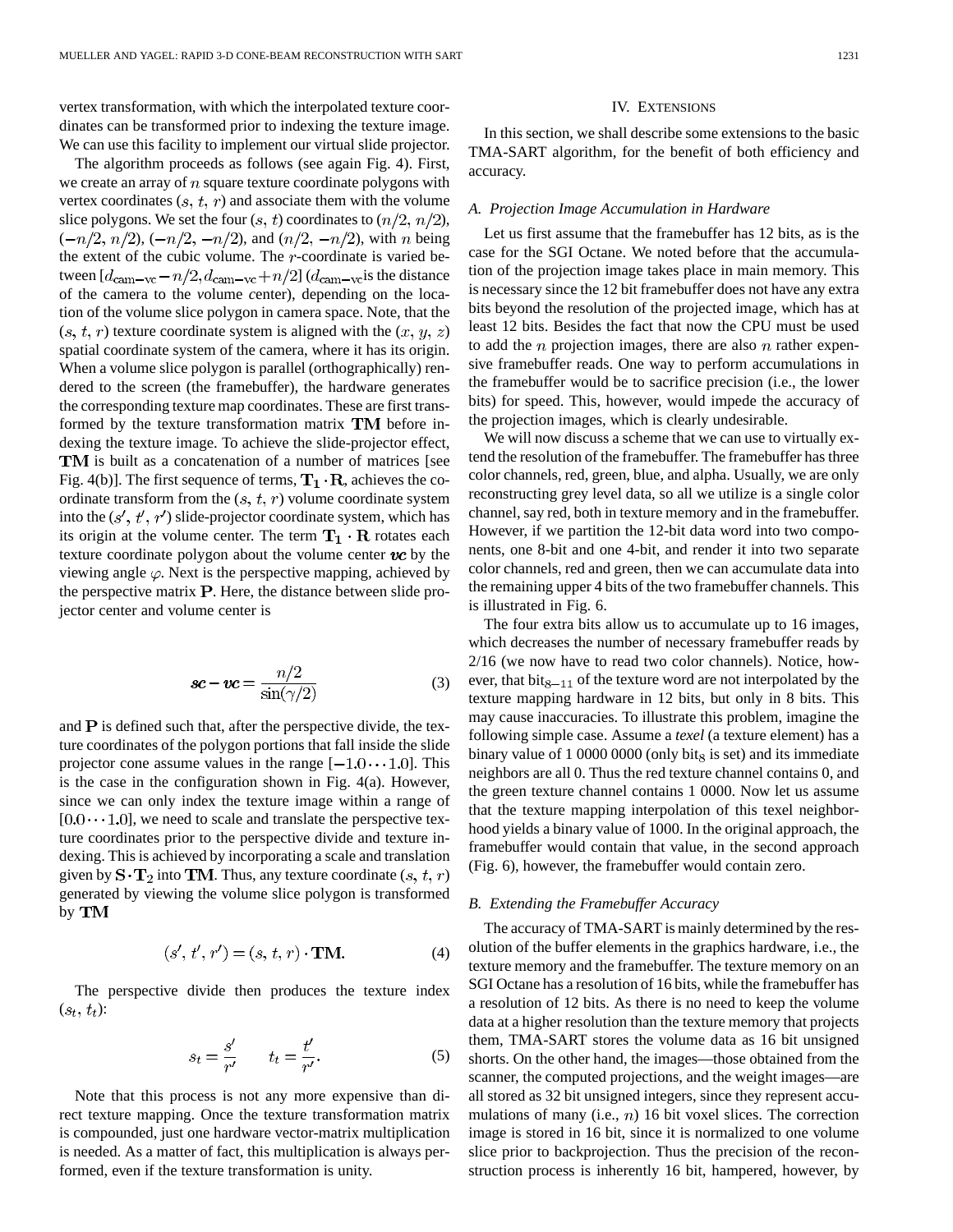

Fig. 6. Rendering a 12-bit data word using two color channels. The shaded upper four bits in the framebuffer can be used for accumulation. After the four upper bits have been filled by 16 projections, we must add the two channels in the CPU. For this purpose, the green channel must be shifted to the left by four bits.



Fig. 7. Increasing the framebuffer resolution from 12 bit to 16 bit by adding up two color channels, properly shifted.

the limited 12 bit resolution of the framebuffer. Although reconstructions with moderate contrast levels should not be affected by this precision-bottleneck, it could cause low-contrast detail to be left unresolved in high-fidelity reconstructions. To alleviate these limitations, we shall now investigate a scheme that extends the framebuffer width in a virtual fashion, without hardware modification.

Consider Fig. 7 where these concepts are illustrated. The lower 12 bits of the volume data (or correction image data) are written to the Red texture channel, while the upper 4 bits of the data are written to the upper 4 bits of the Green texture channel. Rendering is performed as usual, and the Red and the Green framebuffer is read into two software buffers. The 16 bit result is constructed by adding the two software buffers, with the data in the Green buffer shifted to the left by 4 bits.

Note that, similar to the accumulation buffer, the (virtual) 16 bit data in the Green channel are not interpolated in 16 bits, but only in 12 bits. This will have effects similar to the ones outlined in the previous section. Hence, the presented implementation is not a true 16 bit extension to the framebuffer, it is only an approximation. However, it will still help produce considerably more precise results than the original 12 bit implementation.

If only an 8 bit framebuffer is available, along with 8 bit textures, then we use 12 bit volume data and render the lower 8 bit into the Red framebuffer channel and the upper 4 bit, shifted 4 bits to the left, into the Green framebuffer channel. Combining the channels is done as usual and a 12 bit data word results.

# V. RESULTS

All programs were written using the widely accepted OpenGL API (Application Programming Interface) and can easily be reproduced to run on any medium-range graphics workstation or PC with graphics board. Using both the software implementation of SART (discussed in [16] and [17]) and the new hardware-accelerated version, TMA-SART, we reconstructed a simulated brain dataset, the 3-D extension of the Shepp–Logan phantom [24] (described, e.g., in [4], a slice is shown in Fig. 9(a). Projection sets of  $S = 80$  cone-beam projections ( $\gamma$  = 40°) of 128<sup>2</sup> pixels each were obtained by analytical integration of the phantom.5 These projections were used to reconstruct a  $128<sup>3</sup>$  reconstruction volume in three iterations ( $\lambda = 0.1$ ). To evaluate the effect of the limited framebuffer resolution in TMA-SART, we acquired the brain projection sets at three different feature contrast levels for the 12-bit SGI Octane and at five different levels for the 8-bit SGI O2, a low-end Unix-PC equipped with graphics hardware.<sup>6</sup> The original contrast of the main features in the phantom is 2% of the full dynamic range, while the background contrast of the small tumors in the bottom portion of the slices, shown in Fig. 9(a) is only 0.5%. (Note that, in all images of Fig. 9, the small dynamic range of the features was stretched into the full displayable range in order to make the features visible and to provide equivalent brightness for all contrast levels. The original range is  $[0.0, 2.0]$ .)

Fig. 9(b) shows a slice [from the same location than that in Fig. 9(a)] across a volume reconstructed with the software implementation of SART described in [17]. This implementation employs splatting with analytically preintegrated Bessel–Kaiser kernels [12]. Next to the reconstructed slice, we show the intensity profile along a line that cuts horizontally across the center of the three small tumor ellipsoids [see Fig. 9(a)]. We observe that very little reconstruction artifacts are present and that the brain features (e.g., the small tumors) can be well discerned.

The software implementation uses both floating point arithmetic and floating point buffers throughout the reconstruction process. TMA-SART, on the other hand, also uses floating point arithmetic but only fixed point buffers. This amounts to some inaccuracies in the reconstruction process, which is demonstrated next. In Fig. 9(c), we show three reconstructions (slices and profile plots) obtained with the basic 12-bit framebuffer TMA-SART, while in Fig. 9(d) we show three reconstructions (slices and profile plots) obtained with the enhanced, 16-bit frame-

<sup>5</sup>The phantom was centered on the rotation axis, no noise was added to the projections.

<sup>6</sup>For the purposes relevant to this paper, the O2 graphics hardwave is equivalent to the various boards available for PC's. However, computation time is likely to vary and tends to change fast in today's rapidly evolving market.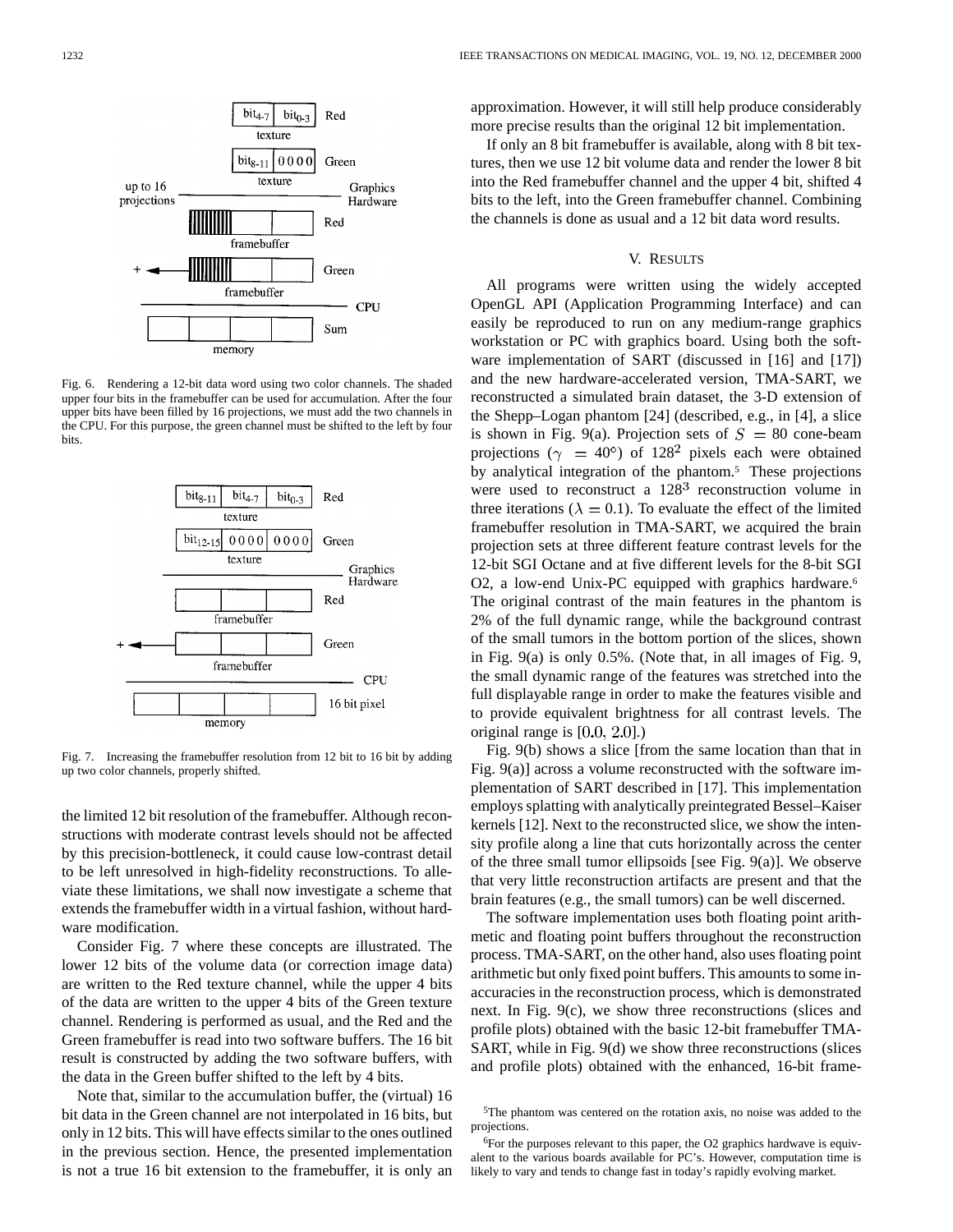buffer TMA-SART. The contrast of the imaged phantom doubles in every column from left to right. We observe that the basic TMA-SART produces reconstructions with consistently higher levels of noise-like artifacts than the 16-bit TMA-SART. The difference is particularly striking in the first column for the original contrast. Here, the three small tumors in the lower third of the slice are only discernible in the 16-bit TMA-ART reconstruction. However, the higher the contrast, the lesser the impact of the framebuffer precision. The reconstructions obtained at twice the contrast of the Shepp–Logan phantom are already of acceptable quality. In Fig. 9(c) and (d), we also observe a number of artifacts that do not seem to be dependent on framebuffer resolution. These artifacts are more of a structured nature, as, for example, the dark ripple below the three small tumors. Other similar artifacts can be seen all over the reconstructions and do not decrease with framebuffer resolution.

Fig. 9(e) shows reconstructions obtained with an 8-bit framebuffer that uses the 12-bit enhancement described in Section IV-B. We notice that the reconstructions at twice the original contrast are not of the same quality than those of the true 12-bit framebuffer. This is due to the incomplete 12-bit precision and the use of an 8-bit texture map instead of the 12 bits available on the Octane. However, the reconstruction at four times the original contrast, although still somewhat noisy, already distinguishes the three small tumors rather well. The images at 8 and 16 times the original contrast resemble those for the enhanced 12-bit framebuffer at two and four times the original contrast, respectively, and are of acceptable quality.

Finally, Table I compares the run times for both the software and the various TMA-SART implementations. We see that by utilizing texture mapping hardware for the volume projection and backprojection operations, dramatic speedups can be achieved: a cone-beam reconstruction of a 128<sup>3</sup> volume from 80 projections can now be performed in about 2 min, down from the 1.8 hrs that were required in the software implementation on the same host CPU. This represents a speed-up of over 50.

By using the accumulation buffer enhancement, outlined in Section IV-A, we can reduce the reconstruction time even more to 1.6 min (a speedup of 68 with respect to software-ART). A reconstruction using the increased precision framebuffer, (outlined in Section IV-B, but not the accumulation buffer, takes somewhat longer (3.1 min for a speedup of 49), due to the increased number of framebuffer reads and CPU computations. The time required for reconstruction with our O2, using the 12-bit framebuffer enhancement, was 15.8 min, which amounts to a 6.8 speedup with respect to the software implementation on the Octane. However, the speedup is about eight when compared to the slower runtime of software SART on the O2 itself.

The runtime complexity of the SART algorithm is  $O(S \cdot N)$ , which indicates that the runtimes given in Table I should scale linearly with increasing  $S$  and  $N$ . This was verified in experiments conducted on volumes up to  $512<sup>3</sup>$ . The SGI Octane texture memory will currently fit 1 MB of texels, so volumes with up to  $512<sup>3</sup>$  voxels (and slices with  $512<sup>2</sup>$  16-bit texels) can be processed as is. For larger volumes, the slices need to be broken up into tiles, with the projection results being merged later, which adds some overhead. The O2 and many other modern graphics boards have unified memory architectures in which the texture



Fig. 8. Reconstructed and volume rendered blood vessel in a human brain. Projection data were obtained by 3-D rotational angiography on a Siemens C-arm scanner.

TABLE I RUN TIMES FOR ONE ITERATION AS WELL AS FOR A COMPLETE RECONSTRUCTION (THREE ITERATIONS) OF DIFFERENT SART IMPLEMENTATIONS. [THESE TIMINGS WERE NEEDED TO PRODUCE THE IMAGES SHOWN IN FIG. 9(b)-(e).] THE OCTANE HAD A MIPS R10000/195-MHz CPU WITH 640 MB OF RAM. THE O2 HAD A MIPS R10000/175-MHz CPU AND 128 MB OF RAM. BOTH HAD 32-KB PRIMARY DATA CACHE AND 1-MB SECONDARY CACHE

| SART<br>implementation           | framebuffer<br>resolution | time/<br>iteration | reconstruction<br>time | speedup |
|----------------------------------|---------------------------|--------------------|------------------------|---------|
| software                         | floating point            | 36.0 min           | 1.8 <sub>h</sub>       |         |
| TMA: basic                       | 12 bits                   | 42.2 sec           | $2.1 \text{ min}$      | 52      |
| TMA: accumulation buffer         | 12 bits                   | 33.2 sec           | $1.6 \text{ min}$      | 68      |
| TMA: 16 bit enhanced framebuffer | 12 bits                   | 62.0 sec           | $3.1 \text{ min}$      | 35      |
| TMA: 12 bit enhanced framebuffer | 8 bits                    | $316.0$ sec        | $15.8 \text{ min}$     | 7- 8    |

memory is synonymous with main memory, so the texture capacity is far less constrained. Since we store the volume as voxel runs in the volume coordinate that is aligned with the rotation axis, extra cache faults during volume reads and write-backs will rarely occur [19]. Although software-ART has a somewhat more irregular data access [17], which affects its cache behavior, experiments have shown that linear relationships in terms of  $S$  and  $N$  exist here as well. Thus the speed-up ratios given in Table I remain approximately the same, even for larger  $S$  and  $N$ .

#### VI. DISCUSSION AND CONCLUSIONS

In this paper, we have investigated the utility and applicability of widely available graphics hardware with texture mapping capabilities for the purpose of 3-D reconstruction with algebraic methods. Algebraic methods have a number of advantages in certain reconstruction scenarios, but are presently far too slow for routine clinical use. The advantage of employing graphics hardware for reconstruction acceleration is that this equipment is likely to exist in clinical imaging labs anyhow, for image-aided diagnosis and medical procedure planning, and therefore no or little capital effort has to be made to apply the proposed technology.

We first determined that of all the available algebraic methods, SART was the most appropriate one to use. We then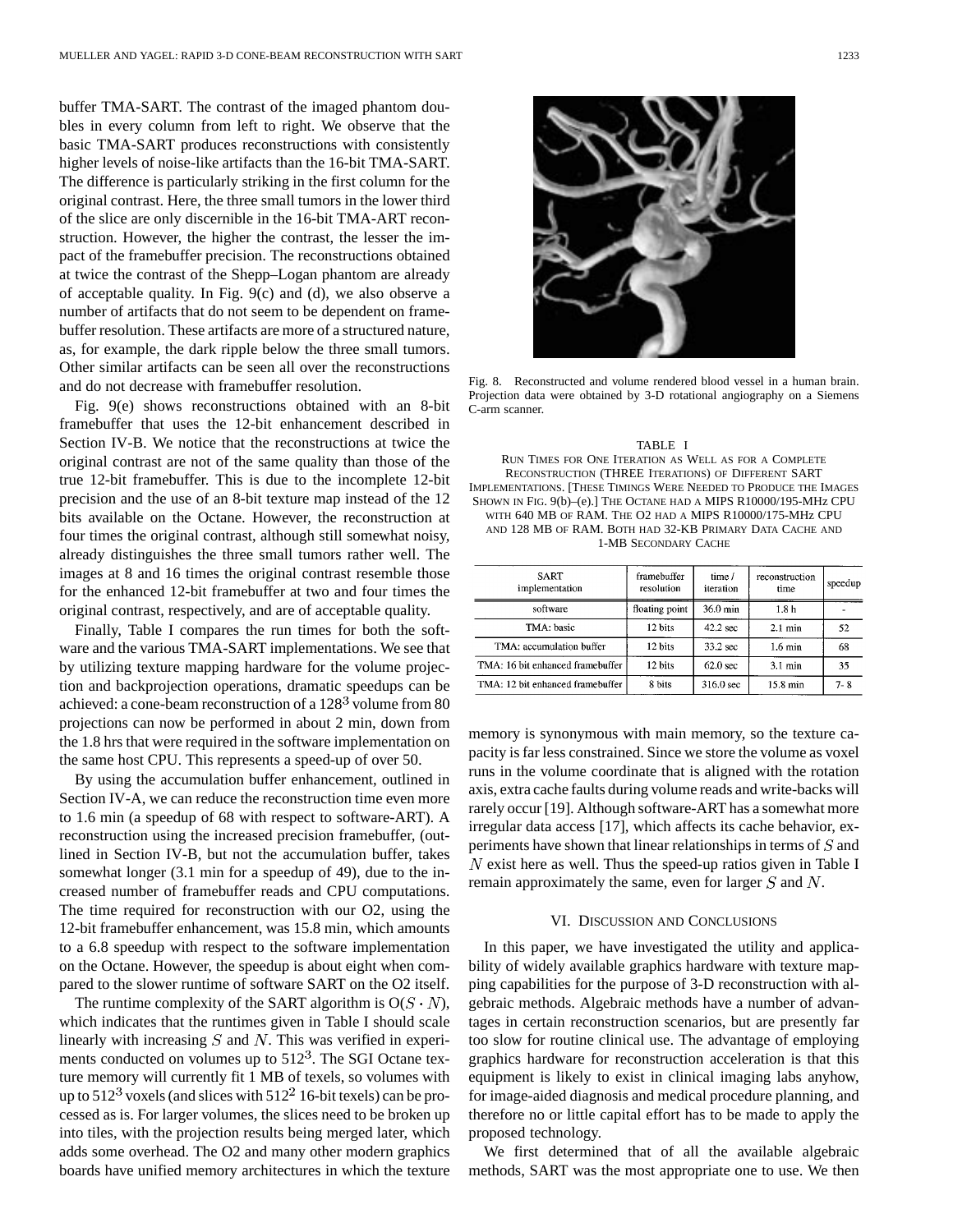

Fig. 9. Slices across reconstruction volumes obtained with different implementations of SART, software and hardware-accelerated. All reconstructions were performed using  $S = 80\,128 \times 128$  projections of the 3-D extension of the Shepp–Logan phantom (cone-angle  $\gamma = 40^\circ$ , three iterations, a 128<sup>3</sup> reconstruction grid,  $\lambda = 0.1$ ). The plots show the intensity profiles across the center of the three small ellipsoids (tumors) near the bottom of the phantom.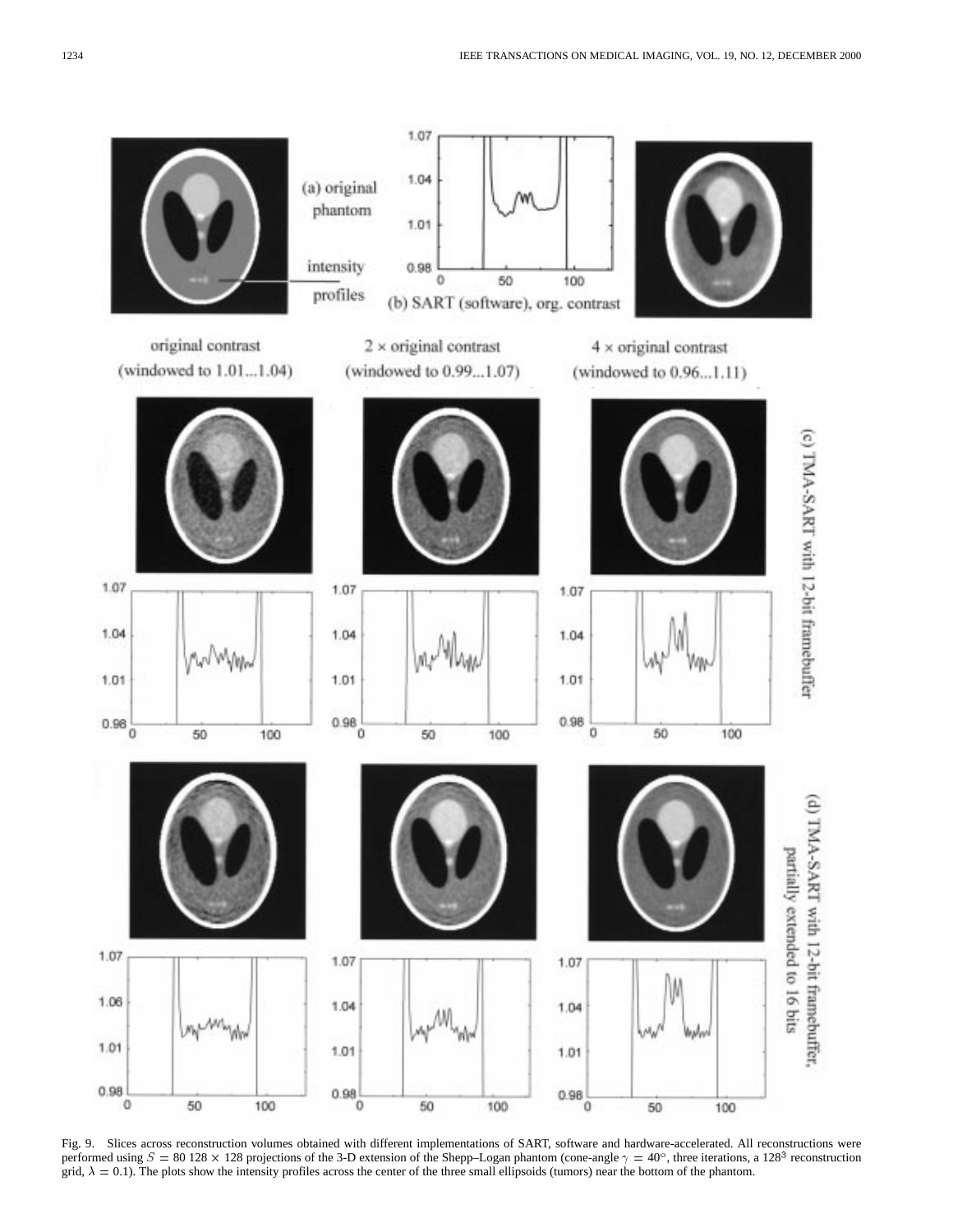

(e) TMA-SART with 8-bit framebuffer, partially extended to 12 bits

Fig. 9. (*Continued*) Slices across reconstruction volumes obtained with different implementations of SART, software and hardware-accelerated. All reconstructions were performed using  $S = 80\,128 \times 128$  projections of the 3-D extension of the Shepp–Logan phantom (cone-angle  $\gamma = 40^\circ$ , three iterations, a 128<sup>3</sup> reconstruction grid,  $\lambda = 0.1$ ). The plots show the intensity profiles across the center of the three small ellipsoids (tumors) near the bottom of the phantom.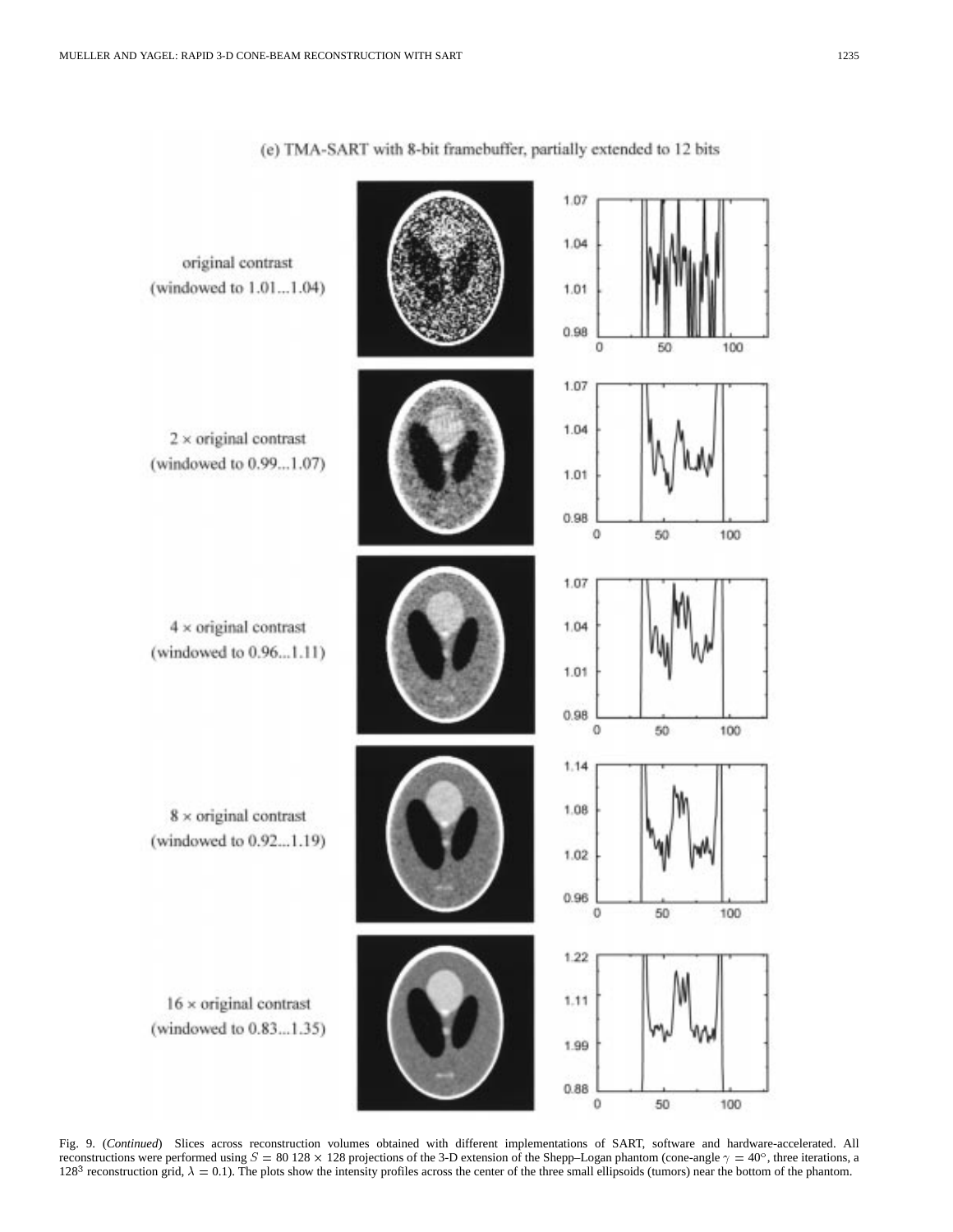partitioned the available graphics architectures into two groups: 1) mid-range graphics workstations (below \$25 000), such as the SGI Octane, that have a 12-bit framebuffer, and 2) low-end graphics PCs and graphics boards that currently only have an 8-bit framebuffer. Our experiments indicate that the first group offers speedups between 35 and 68 when compared to a fairly optimized software implementation of SART, running on the same host CPU. The second group was investigated primarily to determine whether an 8-bit framebuffer can provide meaningful reconstructions at all. The timings that were obtained for that group are bound to be outdated very quickly, given the rapid performance growth of today's graphics boards, such as NVidia's GeForce series. We obtained a speedup of about eight on an SGI O2, an entry-level graphics PC with hardware comparable to a last-generation PC graphics board.

Our experiments indicate that the limiting factor in this endeavor is the limited resolution of the framebuffer. To ease this drawback we devised a scheme that partially extends a given framebuffer resolution by 4 bits. This allowed the resolvable contrast to be lowered to half the level that could be resolved without the extension. Using this extension for a 12-bit framebuffer, we found that object features of 1% contrast can already be distinguished well. We also found that the noise levels due to the limited framebuffer resolution are in the 0.5%–1% contrast range. This means that once the features exceed this range, the signal-to-(reconstruction) noise ratio becomes sufficient for a reconstruction of good quality. For an 8 bit framebuffer, partially extended to 12 bit, the noise level is slightly below 2%. Thus features of 2% contrast can be distinguished, but the noise is still well perceivable. If only features of 4% contrast are present then the noise can de-emphasized sufficiently by widening the brightness window.

The software implementation of SART [17] uses high-quality Bessel–Kaiser interpolation kernels that were analytically preintegrated. This provides near-analytical line integration and very accurate weight factors. TMA-SART, on the other hand, must use bilinear interpolation within the volume slices and the trapezoidal rule for integration. Furthermore, the sampling interval is greater than unity for the majority of rays, i.e., all those that are nonperpendicular to the volume slices most parallel to the image plane. The lower quality filter and integrator approximation can cause aliasing artifacts that are independent of framebuffer resolution, and we have observed them as the minor structured artifacts in Fig. 9(c) and (d). One possible way to increase the sampling rate is to interpolate additional, intermittent volume slices prior to a projection step. This interpolation can be done in hardware by blending two adjacent volume slices according to their distance relative to the new slice. Projection would then be based on all volume slices—the original ones and the interpolated ones. Backprojection would occur in the reverse fashion: One would backproject onto all slices, and the contributions of the intermittent slices would be distributed onto the original slices by a separate blending step in hardware.

Although TMA-SART, with present hardware, does not deliver reconstructions that can resolve the low contrasts (0.5%) of a software implementation, it can resolve 1% with a 12-bit framebuffer and 2%–4% with an 8-bit framebuffer, which is not too far from the desired levels. There are in fact a number of CT applications that do not require contrast levels beyond the capabilities of TMA-SART. One example is 3-D reconstruction angiography [1] (see Fig. 8), where the task is to reconstruct an opacified blood vessel from its projections. Another application is the reconstruction of bone structures. Many industrial CT applications may also benefit from TMA-SART. Finally, algebraic methods have also been quite successful in PET and SPECT reconstruction, where contrasts are typically rather high [13].

But nevertheless, an improvement of the framebuffer resolution of inexpensive graphics boards would be ideal. One incentive for board developers to provide wider framebuffers is the circumstance that they enable fast, high-quality motion-blur, a highly desirable effect in graphics and game applications. To achieve motion-blur, a moving object is rendered into the framebuffer a number of times, once for each time step. This calls for an extended framebuffer to allow for the frame accumulations without loss of precision. After a certain number of frames are rendered, the framebuffer is averaged by bit-shifting it to the right, and the motion-blurred scene or object is displayed. These extended framebuffers, called accumulation buffers [9], can also be used to generate soft shadows, depth-of-field effects, as well as high-quality anti-aliasing of polygonal objects [9]. On the other hand, there are also a number of new graphics and volume rendering boards currently being prepared for market introduction (e.g., the VIZARD volume rendering board [15]). One may be able to work with the designers to add mechanisms that would allow a framebuffer word to be changed, via software switch, from three 8-bit RGB slots to a single 24-bit Luminance slot. The added arithmetic would only require a small number of extra logical gates and would enable the TMA-SART accumulator as well.

#### **REFERENCES**

- [1] "3D reconstruction angiography at General Electric,", Available: http://www.ge.com/medical/xray/msxclnv1.htm.
- [2] A. H. Andersen and A. C. Kak, "Simultaneous algebraic reconstruction technique (SART)," *Ultrason. Img.*, vol. 6, pp. 81–94, 1984.
- [3] A. H. Andersen, "Algebraic reconstruction in CT from limited views," *IEEE Trans. Med. Imag.*, vol. 8, pp. 50–55, Feb. 1989.
- [4] C. Axelson, "Direct Fourier methods in 3-D reconstruction from cone-beam data," master's thesis, Linkoping Univ., Linkoping, Sweden, 1994.
- [5] B. Cabral, N. Cam, and J. Foran, "Accelerated volume rendering and tomographic reconstruction using texture mapping hardware," in *1994 Symposium on Volume Visualization*, 1994, pp. 91–98.
- [6] J. D. Foley, A. van Dam, S. K. Feiner, and J. F. Hughes, *Computer Graphics: Principles and Practice*. New York: Addison-Wesley, 1990.
- [7] P. Gilbert, "Iterative methods for the three-dimensional reconstruction of an object from projections," *J. Theo. Biol.*, vol. 36, pp. 105–117, 1972.
- [8] R. Gordon, R. Bender, and G. T. Herman, "Algebraic reconstruction techniques (ART) for three-dimensional electron microscopy and X-ray photography," *J. Theor. Biol.*, vol. 29, pp. 471–481, 1970.
- [9] P. Haeberli and K. Akeley, "The accumulation buffer: hardware support for high-quality rendering," *Computer Graphics (Proceedings of SIG-GRAPH'90)*, vol. 24, no. 4, pp. 309–318, 1990.
- [10] P. M. Joseph, "An improved algorithm for reprojecting rays through pixel images," *IEEE Trans. Med. Imag.*, vol. 1, June 1982.
- [11] A. C. Kak and M. Slaney, "Principles of computerized tomographic imaging," . Piscataway, NJ: IEEE Press, 1988.
- [12] R. M. Lewitt, "Alternatives to voxels for image representation in iterative reconstruction algorithms," *Phys. Med. Biol.*, vol. 37, no. 3, pp. 705–715, 1992.